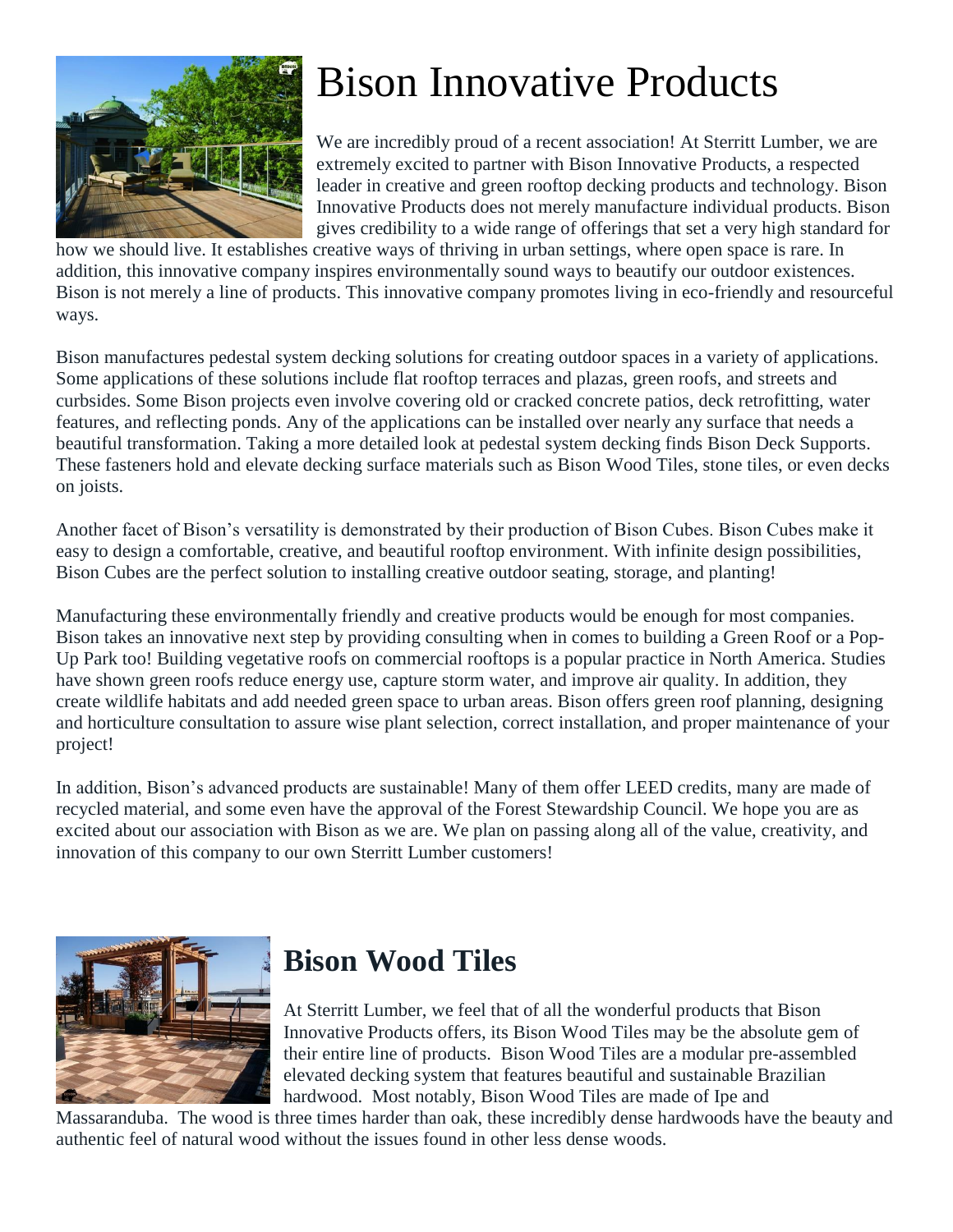Bison Wood Tiles are perfect for blending the beauty and upscale look of exotic hardwood. They are commercial grade, constructed with stainless steel screws, and can be occasionally treated with oil to preserve and enhance their original color. If your customer also desires it, they can be left untreated to reveal a natural aged look.

Bison Wood Tiles utilize wood sources that have been harvested in an environmentally responsible method, designed to preserve and enhance the existence and value of rain forest hardwoods. Bison employs preassembled wood tiles that utilize two-foot slats so remnants from other manufacturers are used. This continues the efficient use of materials and reducing waste.

Bison Wood Tiles come in the following styles and offerings:

- 2′ x 2′ wood tiles
- 2′ x 4′ wood tiles
- Custom and semi-custom wood tiles

Some of the many features and qualities of this wood are:

- The wood is three times as hard as Red Oak!
- It is highly durable and very long-lasting
- It demonstrates a Class A fire rating
- Because the wood is so durable little maintenance is required to keep it beautiful.

Installation of this product is simple and easy as well. Still can't imagine a beautiful product that combines versatility, function, and durability? **[Seeing is believing](http://www.youtube.com/watch?v=P6p6h0YVKzA)**. Let the professionals at Sterritt Lumber answer your important questions about Bison Wood Tiles!



### **Bison Cubes**

One important reason that Sterritt Lumber is proud to partner with Bison Innovative products has to do with the company's versatility. Another facet of Bison's versatility is demonstrated by their production of Bison Cubes. Bison Cubes make it easy to design a comfortable, creative, and beautiful rooftop environment.

Made of stainless steel, ipe wood, or weathered steel, Bison Cubes can be used for designs of seating, storage, or planters on rooftop decks. They are the perfect individual statement for a project uniquely your own! Although the standard size is 2′-square, the

cubes are available in special order sizes as well as custom powder-coated finishes.

Here is the wide variety of options when it comes to purchasing your own distinct Bison Cubes:

#### **Aluminum Cubes**

Aluminum Cubes can be installed in place of a Bison deck pedestal. They are lightweight, durable, maintenance-free, and incredible strong. They are available in the following vibrant colors: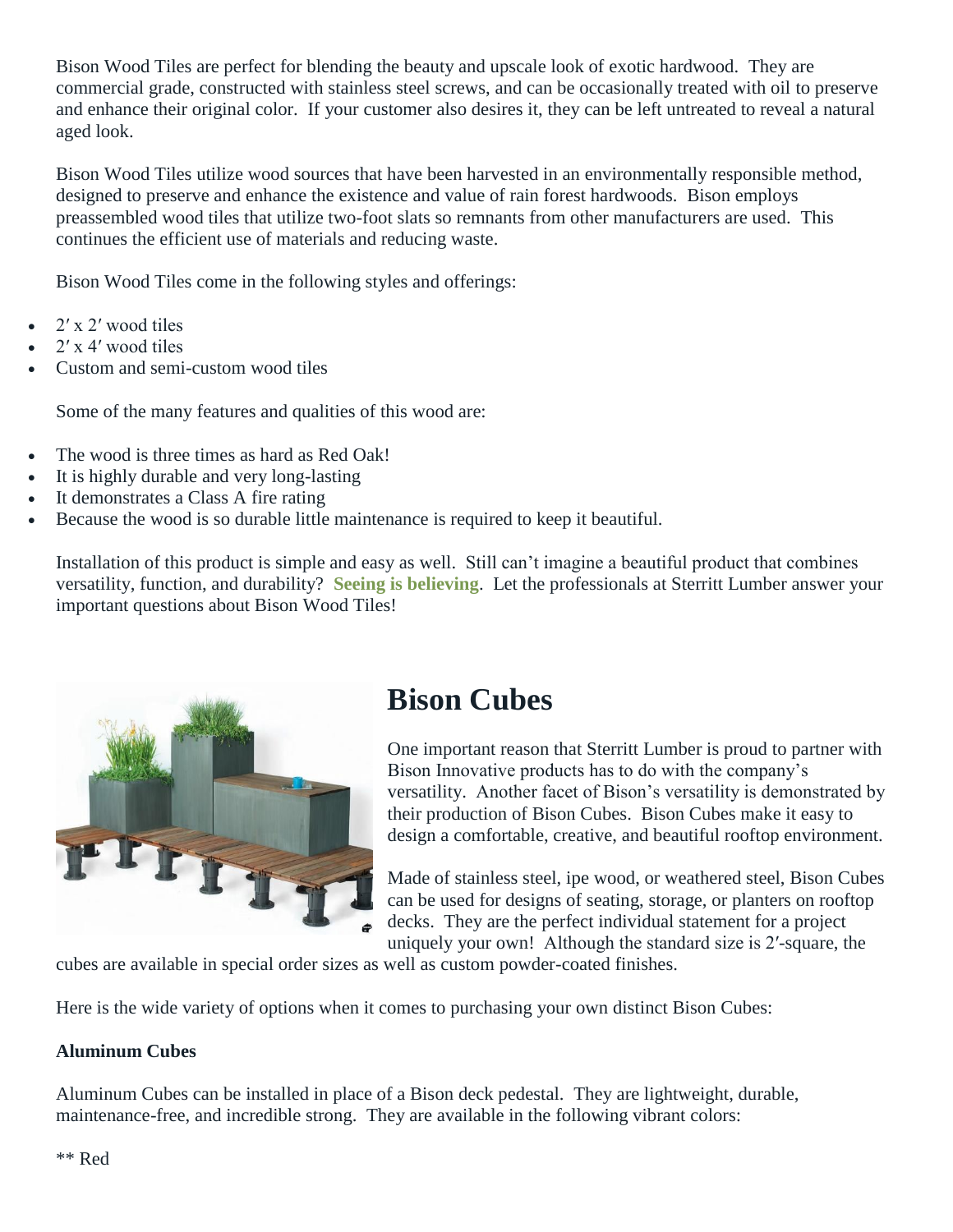\*\* Black

- \*\* Oxidized Zinc
- \*\* Charcoal
- \*\* Bronze
- \*\* Silver
- \*\* White

#### **Weathered Steel Cubes**

Weathered Steel Cubes are constructed using heavyweight steel. Because of this, they are durable and free from all maintenance. They are made from recycled material and are fashioned in a manner to resemble natural rust look that complements your deck perfectly.

#### **Ipe Hardwood Cubes**

Ipe Hardwood Cubes are amenities that offer a matching look to your Bison deck project. Ipe is an incredibly long lasting hardwood, so it provides the perfect union of durability and low-maintenance.

#### **Ipe Tops**

Ipe Tops work seamlessly with all Bison Cubes to add distinction to your planter, seat or storage unit! They are beautiful and unique additions to your decking application.

Bison Cubes are manufactured with with an incredible sensitivity to environmental resources. They are made with raw materials using 47%-66% recycled content, low VOC sealants, and finishes. With infinite design possibilities, Bison Cubes are the perfect solution to installing creative outdoor seating, storage, and planting!



### **Bison Deck Supports**

A respected leader in green rooftop technology, Bison Innovative Products does not merely manufacture individual products. Bison gives credibility to a wide range of offerings that set a high standard for how we should live. Bison

establishes creative ways of thriving in urban settings, where open space is rare. In addition, this innovative company inspires environmentally sound ways to beautify our outdoor existences. One more way that Bison demonstrates their versatility and innovation is through the production of Bison Deck Supports.

Bison Deck Supports are adjustable pedestal supporting mechanisms that enable builders and homeowners to improve unsightly surfaces by replacing them with modern decking materials. Have you ever lifted an attractive rug and swept dirt under it to hide remnants of what was an unsightly floor? Well, that is a loose and funny analogy of what this product accomplishes, but it is surprisingly a solid comparison.

These small pillars attach to and brace a variety of decking surface materials over surfaces that are worn, cracked, uneven, or unsightly. The result is that sturdy and stunning decks are now in place over the ugly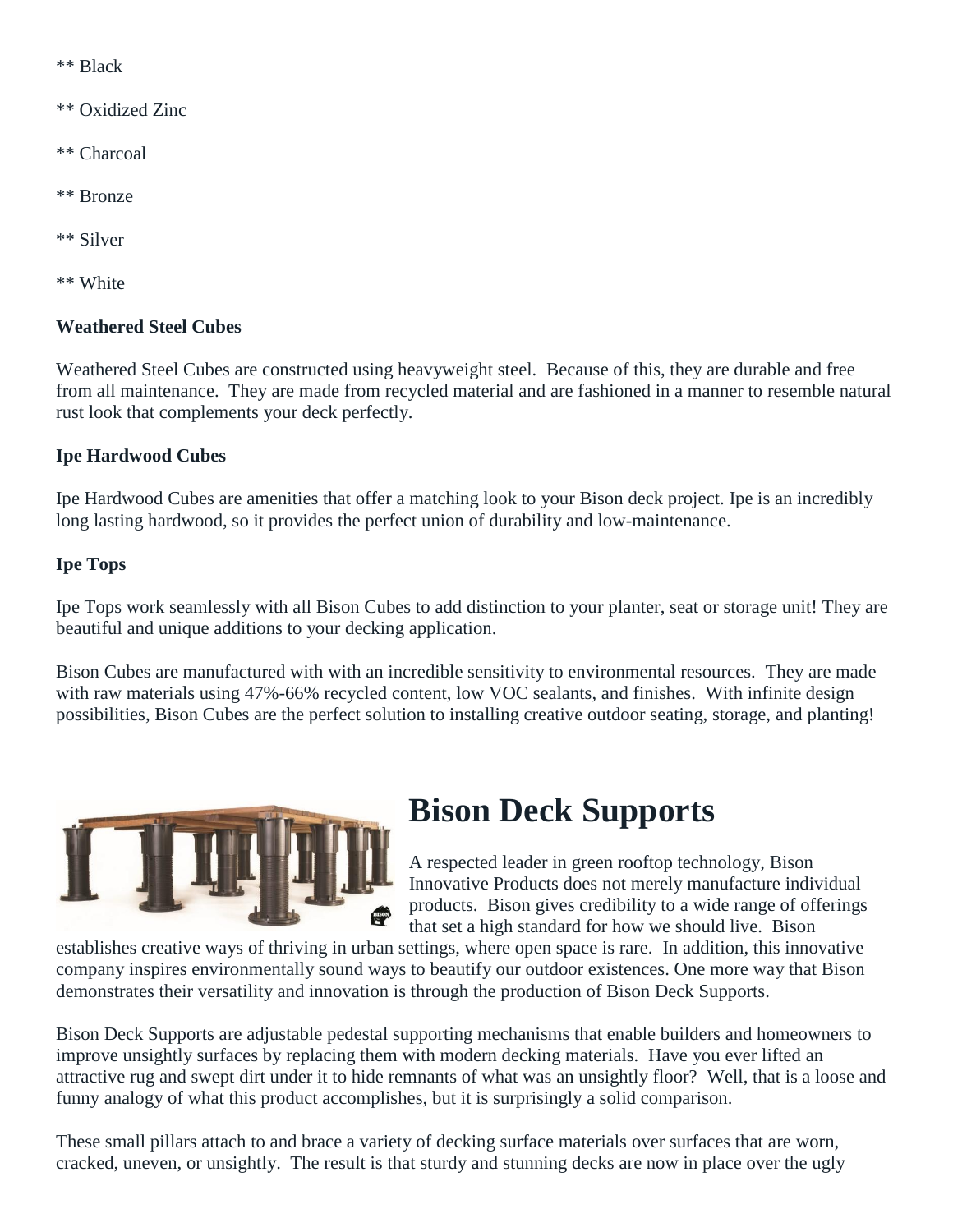surfaces that were displayed before. The folks at Bison use a patented "screw to adjust" pedestal as an individual support. This pedestal guarantees smooth and level decking surfaces so you can install a variety of surfaces to make barren or ugly spaces sparkle.

Bison has a number of very specific types of deck supports currently on the market, and Sterritt Lumber is proud to handle all of them:

#### **Versadjust**

- Supports heaviest load: 1,250 lbs per pedestal (FS:3)
- Integrated Base Levelers accomodate 0 to ½ inch per foot slope
- Versadjust adjustable system height range is 2 ¼ inches to 36 inches
- Accessories for heights from 1/8 inch to 2  $\frac{1}{4}$  inches
- Contains 20% Post-Industrial Recycled Material
- Impervious to water, mold and freeze/thaw

#### **Level.It**

- Supports 750 lbs per pedestal  $(FS:3)$
- Level.it adjustable system height range is 2 inches to 12 inches
- Accessories for heights from 1/8 inch to 2 inches
- Pedestals made of High Density Copolymer Polypropylene
- Contains 20% Post-Industrial Recycled Material
- Impervious to water, mold and freeze/thaw

#### **ScrewJack**

- Support up to 1000 lbs per Pedestal (FS:2)
- ScrewJack system height range is 1 ¼ inches to 24 inches
- Tab Width 3/16 inches
- Accessories for heights from 1/8 inch to 1 ¼ inches
- Pedestals made of High Density Copolymer Polypropylene
- Contains 20% Post-Industrial Recycled Material
- Adjustable pedestals are preassembled

In addition, Bison Joist Tops can be used with joist and plank systems. These work very well with Versadjust and Level.It Series pedestals. These tops protect the lifespan of roofing and waterproofing materials. They also allow air to circulate and water to flow well to drains. The pedestals are impervious to water and because of that, enable a reduced number of callbacks from ruined roofing.

Sterritt Lumber is proud to handle all of these versatile and modern series of supports manufactured by Bison Innovative Products! For an informative introductory video on these amazing products, click **[here](http://www.youtube.com/watch?v=K3Zp1EzxTkM)**.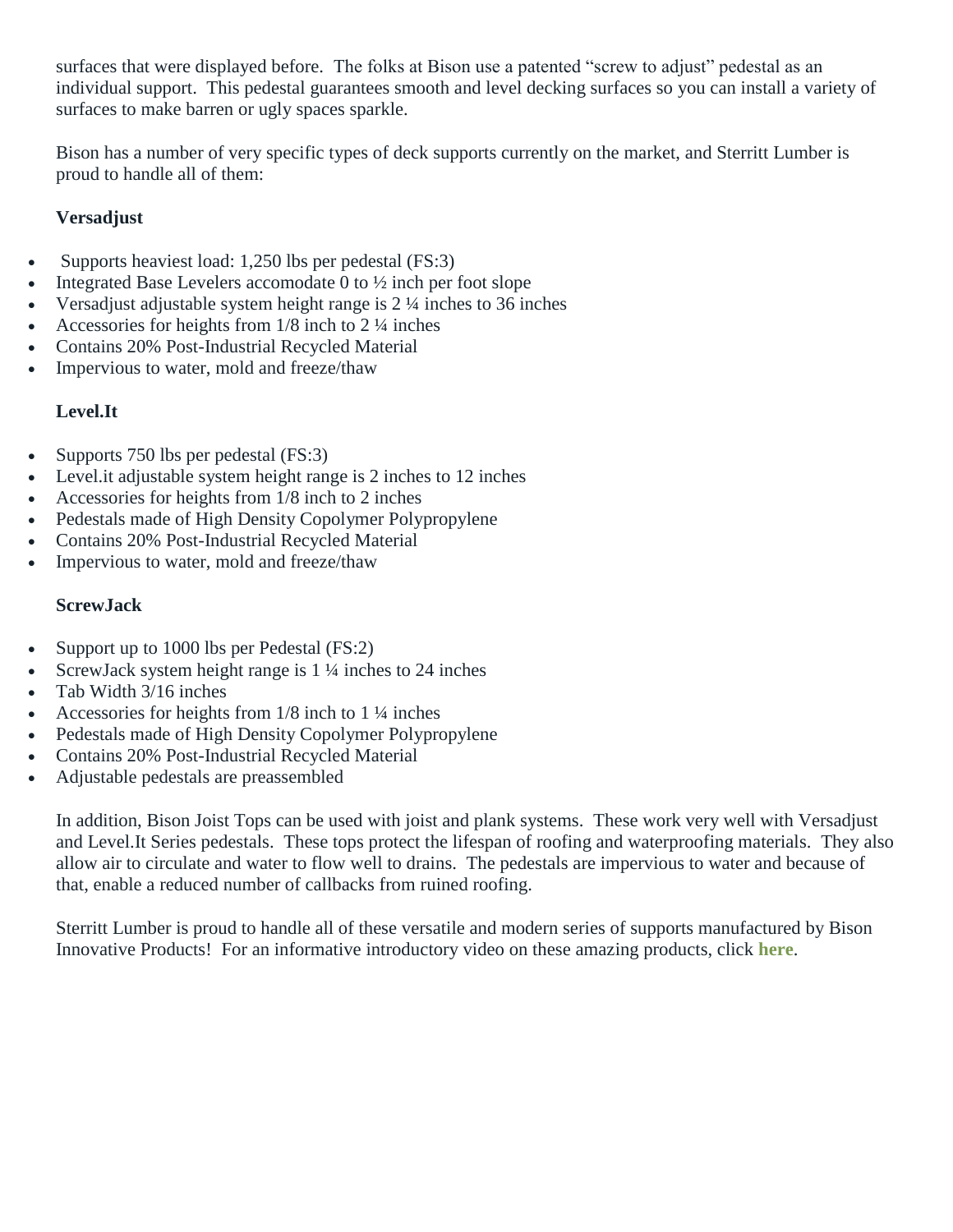## **How to Care For Your Bison Wood Tiles**

#### **Wood Characteristics:**

Bison Wood Tiles are made of Ipe and Massaranduba hardwoods that contain a rich complexity of graining and coloration and are exceptionally dense and resistant to insects. The natural shading, coloration and graining variations add to the character and overall beauty of your finished surface.

#### **Storage:**

Keep product out of direct sunlight until it is ready to be installed. Bison Wood Tiles will adjust to the climate where they are installed and may have or develop some slight imperfections.

#### **Cutting & Fastening:**

Cutting: Carbide or diamond tipped blades are highly recommended. Bison Wood Tiles have a very high density and a slower feed rate is recommended when cutting tiles. In order to minimize checking (small cracks) the installer must seal any cut ends with Anchor seal. Apply this product with a brush to the cut ends only. Do not get any of this treatment on the top surface of the wood.

Fastening: Bison strongly recommends the use of Bison Deck Supports and the FS1 Fastening Kit\* (\*patent pending) when installing Bison Wood Tiles. The Bison pedestal/wood tile system installs quickly and securely. The FS1 Fastening Kit, available exclusively from Bison, fastens wood tiles to the pedestals without penetrating or damaging the wood. Because Bison wood tiles are so dense, the installer must pre-drill holes from the bottom, using a carbide drill bit designed to extract stock during drilling. Exercise caution to not drill through the top surface. In addition, use only stainless steel screws which are durable and provide maximum fastening power.

#### **Sanding & Sealing:**

If desired, Bison Wood Tiles can be periodically cleaned. Wood stabilizers or sealants can help lessen the loss of moisture on the top of the boards and minimize checking and splitting. However, small checks and splits are normal and a natural part of the wood.

The following manufacturers offer products specifically designed for use with exotic hardwoods: Cabots, Penofin®, Messmers (all available through Sterritt Lumber). Bison Innovative Products recommends that you test any cleaners or sealants in a hidden area first before applying them to the installed deck.

Sanding: If you plan to seal your deck with a penetrating oil and desire a more uniform appearance, a light sanding is highly recommended. Use 80 grit sandpaper to lightly sand the wood tiles and thus reduce the appearance of any minor marks, scratches or surface imperfections. After sanding, sweep the tiles and use water to rinse away any remaining dust.

Maintaining Tile Color: To better maintain the rich coloration of the tiles, you can apply a penetrating oil finish, such as Penofin® Penetrating Oil Finish, with UV blocker. These products offer UV protection as well as mold and mildew protection. Before applying any finish, first clean and remove any residue from the wood tile as described above. After your initial coat is applied, an annual maintenance coat will help keep the hues bright for years to come.

Natural Aging: Left to weather naturally and, depending on climatic conditions, Bison wood tiles will develop a silvery-gray patina. If you prefer this look, Bison recommends that a coat of wood stabilizer be applied after installation. Some products provide UV protection, allowing your wood tiles to acclimate more uniformly as weather and environmental conditions season the deck. Note: each board has unique characteristics and will weather at different rates. The amount of direct and indirect sunlight, temperature, humidity, moisture and other local conditions will factor into the time and shading of the deck.